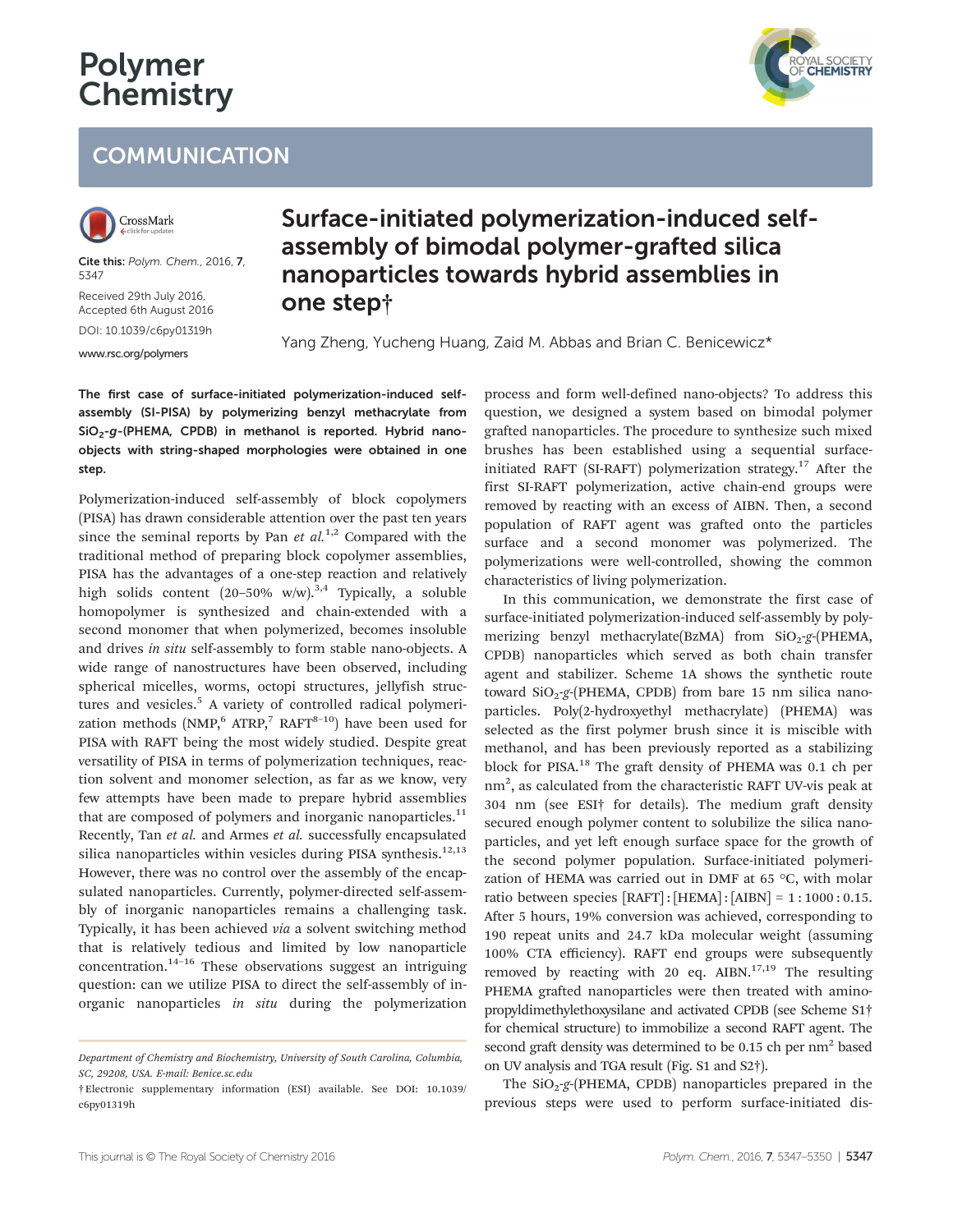

Scheme 1 (A) Synthesis of SiO<sub>2</sub>-q-(PHEMA, CPDB) nanoparticles. (B) Surface-initiated RAFT dispersion polymerization of BzMA from SiO<sub>2</sub>-q-(PHEMA, CPDB) nanoparticles in methanol.

persion RAFT polymerization of BzMA in methanol (Scheme 1B). The  $SiO<sub>2</sub>-g$ -(PHEMA, CPDB) nanoparticles were well-dispersed in methanol to form a homogenous solution, to which BzMA, AIBN, and trioxane were added. The molar ratio between RAFT : BzMA : AIBN was set at 1 : 1200 : 0.15, with solid content 12% (w/w%). BzMA was selected since it has been widely used as a core forming material in alcoholic PISA systems and showed fast polymerization rate and high conversion. $20,21$ The experimental design allows the surface PHEMA chains to solubilize each individual silica nanoparticle in methanol at the beginning of the polymerization. As the polymerization was initiated, PBzMA chains grew from the silica surface, forming (PHEMA, PBzMA) bimodal polymer-grafted nanoparticles. These bimodal nanoparticles were individually stable at the early stages when PBzMA chains were relatively short. However, with the continuous increase of insoluble PBzMA chain lengths, each particle became more and more solvophobic and beyond a certain point, self-assembly occurred to minimize the contact between PBzMA chains and the solvent.

Visual observation during polymerization indicated formation of assemblies (Fig. 1A). The polymerization solution was pink and transparent at 0 h, and gradually faded in color to become almost colorless, but still transparent at 1 h. Significant visual turbidity change began at 1.5 h, when a slightly turbid solution was formed. The turbidity increased with time and eventually formed a milky-white solution at 4.5 h. All the turbid solutions formed in the first 4.5 hours were homogenous and stable, with no macroscopic precipitation. However, samples after 5 hours were less stable with white precipitates forming on the walls of the reaction flask.

The initial pink color loss was quite interesting and worth noting, as it has not been observed in normal surface-initiated



Fig. 1 (A) Optical digital photo of the surface-initiated RAFT polymerization at different times (B) DLS of polymerization solution at different times.

polymerization of methacrylates. We reason that the disappearance of pink color occurred at the onset of self-assembly, when the insoluble PBzMA chains collapsed and became wrapped into the core part of the assemblies. The surfaceinitiated RAFT polymerization was followed by  ${}^{1}H$  NMR and gel permeation chromatography (GPC). Monomer conversion was calculated based on the ratio between the monomer vinyl peak at 5.6 ppm and the internal standard peak at 5.1 ppm (trioxane). GPC analysis was conducted by reacting polymer grafted nanoparticles with HF to cleave the chains from the silica surfaces, and then THF was used to selectively dissolve PBzMA. Details of reaction time, monomer conversions, GPC data, DLS data, and visual appearance are summarized in Table 1. Polymerization kinetics showed a linear relationship between  $\ln([M]_0/[M])$  and time (Fig. 2A). The onset of turbidity at ca. 1.5 h corresponded to 49 repeat units of PBzMA, which is the critical degree of polymerization for phase separation in this case. The molecular weight of PBzMA increased linearly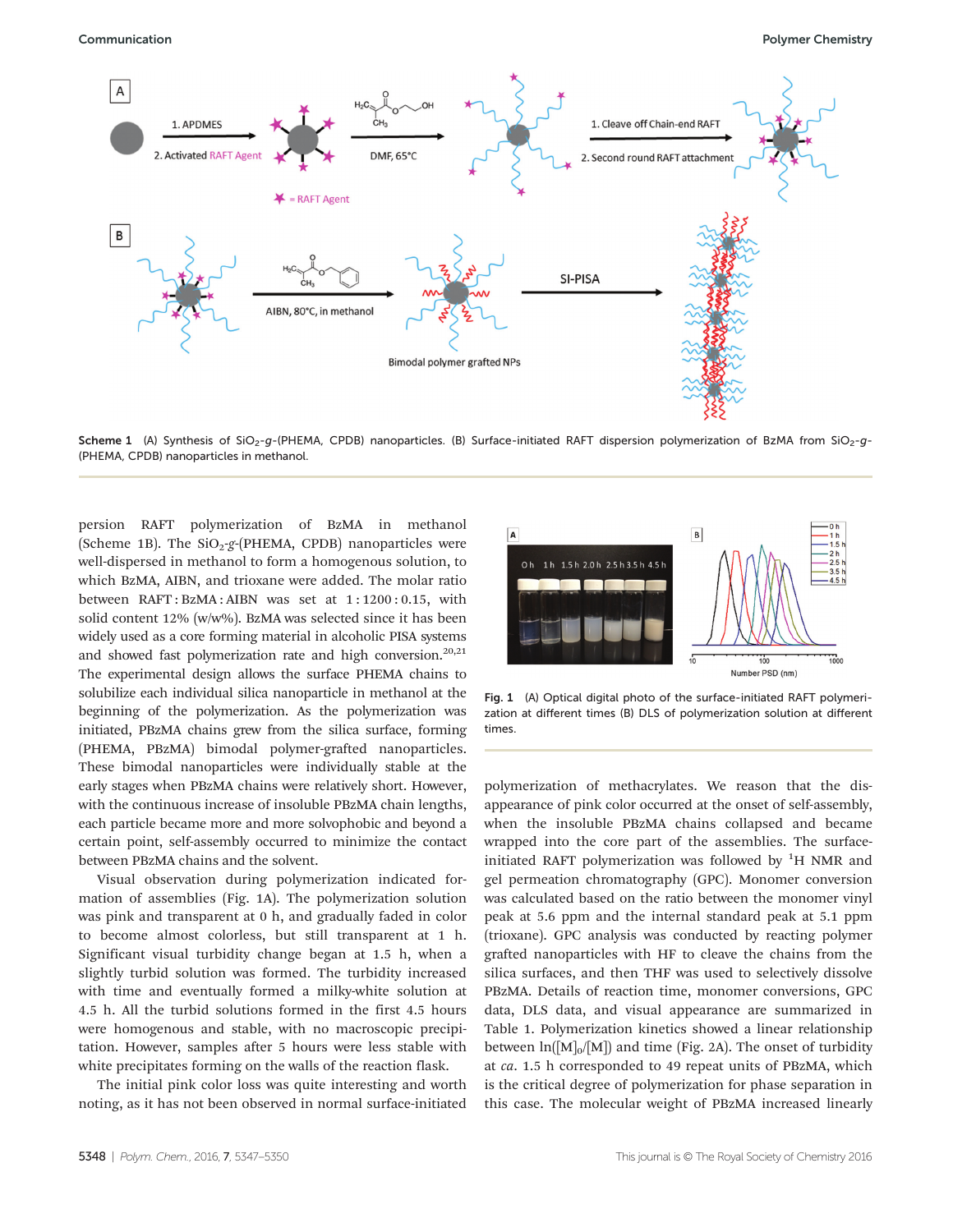Table 1 Summary of reaction time, monomer conversions, GPC data, DLS data, and visual appearance obtained for a series of SiO<sub>2</sub>-g-(PHEMA, PBzMA) nanoparticles

| Entry no. | Reaction<br>time(h) | Conversion <sup><math>a</math></sup> (%) | Bimodal polymer<br>composition $\theta$      | $M_{\rm n}$ of PBzMA <sup><math>c</math></sup><br>$(g \mod^{-1})$ | $M_{\rm w}/M_{\rm n}^{\phantom{1}}^{\phantom{1}}^{\phantom{1}}$ | Number average<br>$sizee$ (nm) | Visual appearance                    |
|-----------|---------------------|------------------------------------------|----------------------------------------------|-------------------------------------------------------------------|-----------------------------------------------------------------|--------------------------------|--------------------------------------|
| $153-0$   | $\bf{0}$            |                                          | PHEMA <sub>190</sub>                         |                                                                   |                                                                 | 28                             | Pink transparent solution            |
| $153 - 1$ | 1                   | 1.2                                      | PHEMA <sub>190</sub><br>$PBzMA_{12}$         | N/A                                                               | N/A                                                             | 55                             | Very light pink transparent solution |
| $153 - 2$ | 1.5                 | 4.9                                      | PHEMA <sub>190</sub><br>$PBZMA_{49}$         | 13 000                                                            | 1.12                                                            | 71                             | Slightly turbid solution             |
| $153 - 3$ | 2                   | 5.8                                      | PHEMA <sub>190</sub><br>$PBzMA_{58}$         | 14 500                                                            | 1.16                                                            | 100                            | Slightly turbid solution             |
| $153 - 4$ | 2.5                 | 7.0                                      | PHEMA <sub>190</sub><br>PBzMA <sub>70</sub>  | 16 000                                                            | 1.16                                                            | 142                            | Turbid solution                      |
| $153 - 5$ | 3.5                 | 10.0                                     | PHEMA <sub>190</sub><br>PBzMA <sub>100</sub> | 18800                                                             | 1.15                                                            | 169                            | Turbid solution                      |
| $153 - 6$ | 4.5                 | 12.1                                     | PHEMA <sub>190</sub><br>PBzMA <sub>121</sub> | 21 500                                                            | 1.13                                                            | 225                            | Milky-white solution                 |

 $^a$  Determined by <sup>1</sup>H NMR spectroscopy.  $^b$  Determined by <sup>1</sup>H NMR spectroscopy, assuming 100% RAFT agent efficiency.  $^c$  Determined by size exclusion chromatography using PMMA as standard.  $d$  Determined by size exclusion chromatography.  $e$  Determined by dynamic light scattering. Number average size reported for all samples.



Fig. 2 (A)  $ln(M_0/M_t)$  vs. time plot for surface-initiated BzMA polymerization in methanol. (B)  $M_n$  and  $D$  vs. monomer conversion plots for surface-initiated BzMA polymerization in methanol.

with conversion, with dispersity remaining below 1.2 (Fig. 2B). GPC traces showed a gradual shift toward higher molecular weights as the polymerization proceeded (Fig. S3†). All the results suggested that the surface-initiated RAFT dispersion polymerization of PBzMA was well controlled with PHEMA grafted nanoparticles as stabilizer.

DLS studies indicated an increase in the hydrodynamic size of nanoparticles with reaction time, which is consistent with the turbidity change observed during polymerization. Number average sizes were reported to offer comparison with the size of aggregates observed with TEM. $<sup>11</sup>$  The solution before reac-</sup> tion (0 h) had a number-average diameter of 28 nm, which corresponds to individually dispersed PHEMA grafted nanoparticles. At 1.5 h, when the initial turbidity change could be visually observed, the average particle size increased to 71 nm, indicating a slight degree of agglomeration between nanoparticles. The mean particle diameter grew progressively with polymerization time, and reached 225 nm at 4.5 hour, when a milky-white solution was formed.

In order to investigate the morphology of nanoparticle assemblies, TEM was used to follow the polymerization and representative images are shown in Fig. 3. Fig. 3A showed that



Fig. 3 TEM images of the morphologies formed at 0 h (A), 1.5 h (B), 2 h (C), and 4.5 h (D). All scale bars: 200 nm.

particles were individually dispersed in methanol before reaction. At 1.5 h, particles began to connect with each other and formed mostly one-dimensional short strings composed of several nanoparticles (Fig. 3B). As the polymerization continued, the strings became longer and formed branched structures (Fig. 3C). At 4.5 h, highly branched string structures were formed, accompanied with higher degree of aggregation at junction points. Samples after 5 h formed cross-linked nanoparticle networks (Fig. S7†) that eventually precipitated from solution (see ESI† for more TEM images).

The basis for the self-assembly process is explained in Scheme 2. When the PBzMA chains became sufficiently long, the mixed polymer brushes will first phase separate (due to polymer–polymer immiscibility) by chain-stretching and rearranging to form surface PHEMA domains and surface PBzMA domains. Then, the PBzMA domains between nanoparticles will aggregate (due to polymer–solvent immiscibility) with each other to form nanoparticle pairs. The closely associ-